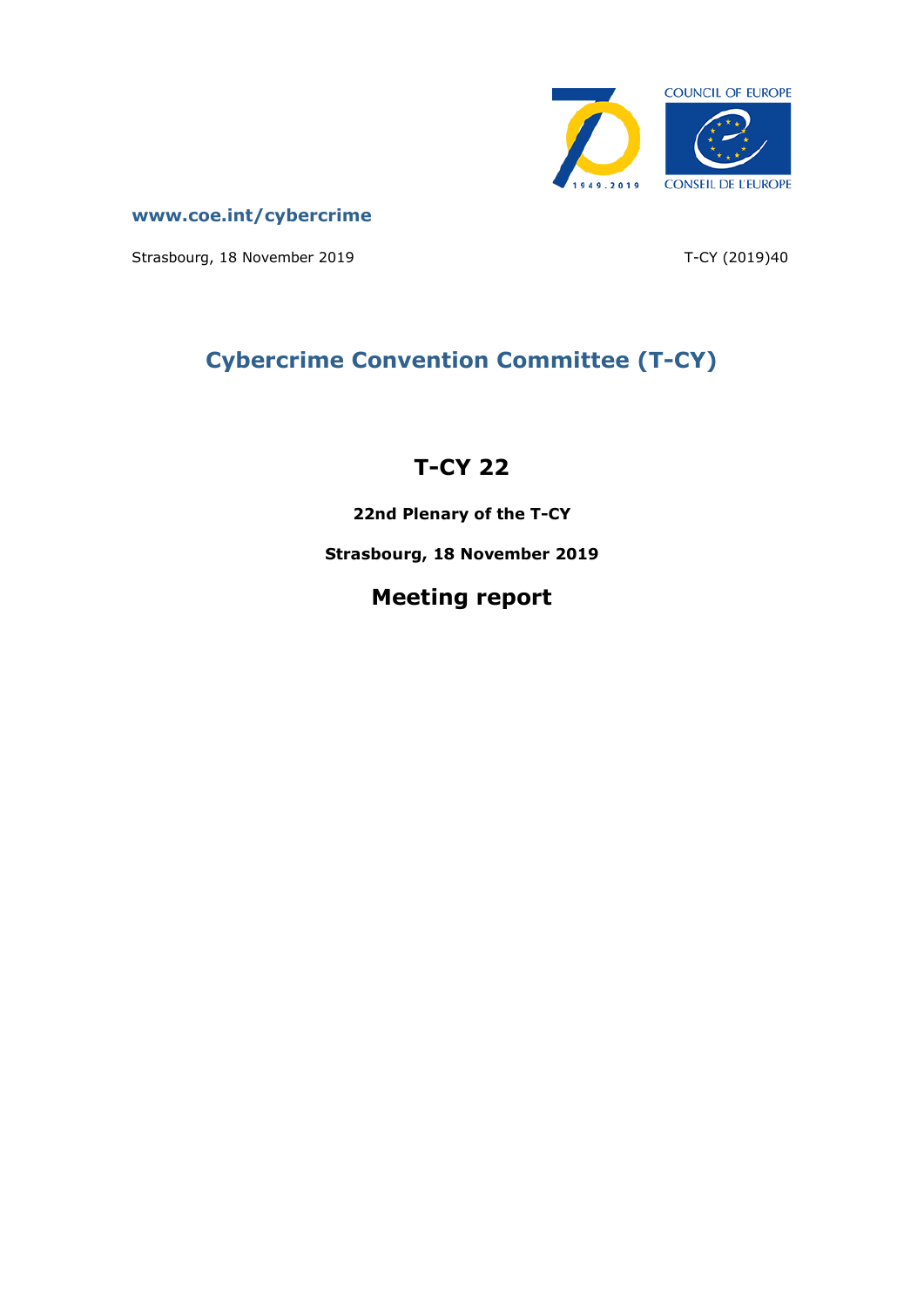### **1 Introduction**

The 22nd Plenary of the T-CY Committee, meeting in Strasbourg on 18 November 2019, was chaired by Cristina SCHULMAN (Romania). More than 160 representatives of 71 State Parties and Observer States as well as Observer Organisations participated.

The regular plenary session was followed by a meeting of the T-CY Protocol Drafting Plenary from 19 to 20 November and the Octopus Conference from 20 to 22 November 2019.

#### **2 Decisions**

The T-CY decided:

### **Agenda item 1: Opening of the meeting and adoption of the agenda**

To adopt the agenda;

#### **Agenda item 2: State of ratifications and accessions: tour de table**

- To welcome the recent accession to the Convention by Peru;
- To welcome the steps underway and progress made towards ratification or accession by Benin, Colombia, Ireland, Nigeria, Sweden and Tunisia;

To welcome the interest in the Budapest Convention by ad-hoc observers from Brazil, Korea and Singapore;

To note the progress made worldwide in terms of legislation on cybercrime and electronic evidence based on the provisions of the Budapest Convention on Cybercrime;

#### **Agenda item 3: Protocol on Xenophobia and Racism via Computer Systems**

- To welcome ratification of and accession to the Protocol by 32 States to date;
- To take note of monitoring reports of the European Commission on Racism and Intolerance (ECRI) recommending ratification and implementation of the Protocol in country monitoring reports;
- To underline the need to reconcile the fight against racism and xenophobia with the right to the freedom of expression;
- To invite the Bureau to identify appropriate means to assist States in the implementation of the Protocol (such as guidelines, documentation of good practices, court decisions, case studies or legislation);

## **Agenda item 4: Cooperation on cybercrime: relevant international developments**

- To welcome the information provided by:
	- European Commission;
	- EUROJUST;
	- Commonwealth Secretariat;
	- SELEC;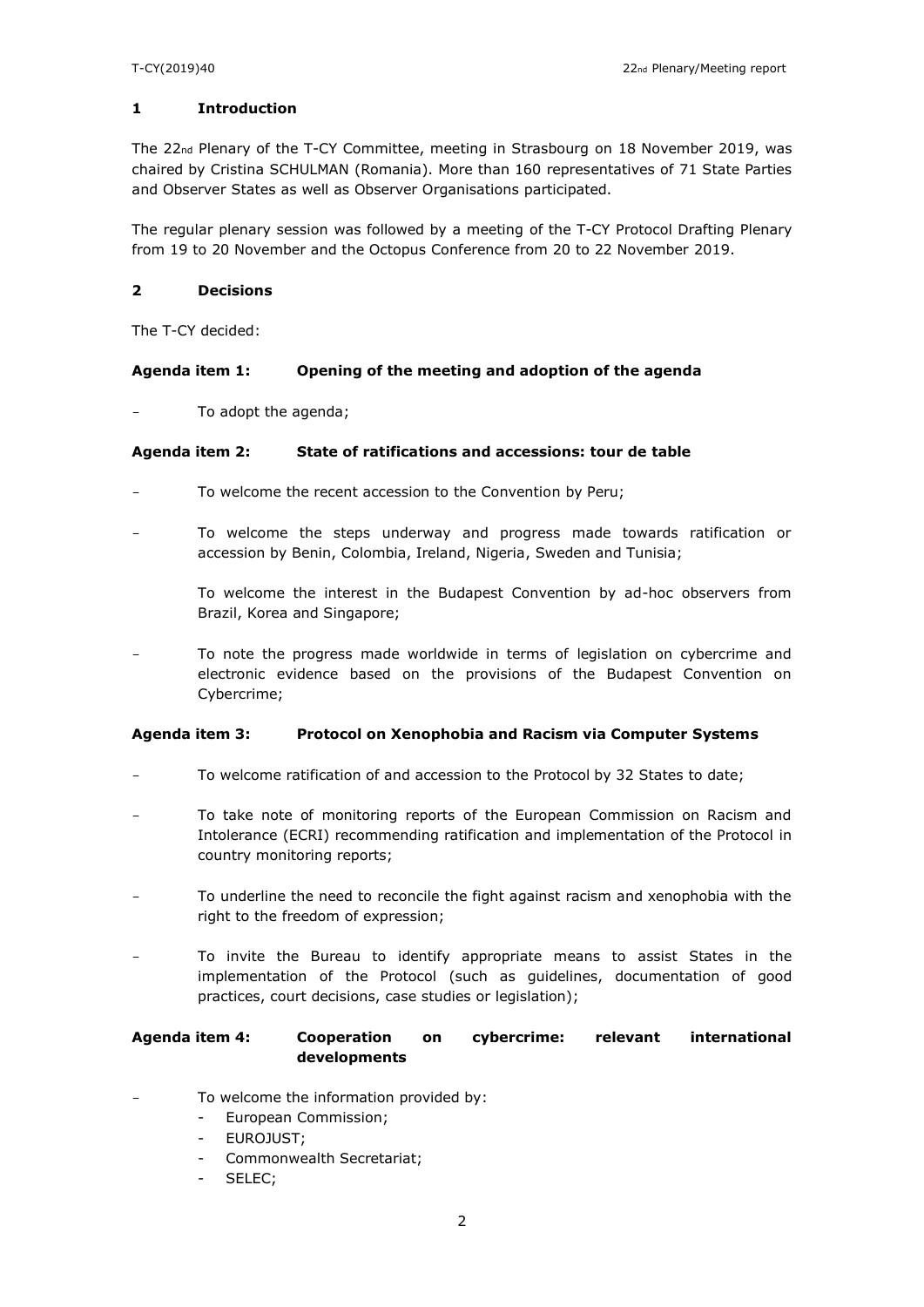- To welcome the information provided by Council of Europe bodies:
	- Lanzarote Convention Committee (T-ES);
	- CDMSI (Steering Committee on Media and Information Society);

#### **Agenda item 5: Mapping study on cyberviolence: online tool**

- To welcome the new online tool prepared by the Secretariat;
- To invite Parties and Observes to provide additional information;

## **Agenda item 6: Use of the Budapest Convention in practice: documentation of good practices**

- To underline the usefulness of documenting the value of the Budapest Convention in practice;
- To invite the Bureau to prepare a template or a set of questions to permit Parties to provide examples, statistics, case studies and stories that illustrate how the Convention (including participation in the T-CY and capacity building based on the Convention) makes a difference in terms of:
	- domestic legislation, investigations and prosecutions,
	- international cooperation through mutual assistance, 24/7 contact points and other means,
	- cooperation with the private sector,
	- impact of capacity building activities;

#### **Agenda item 7: Update on key developments by Parties and Observers**

To note with interest information provided on cybercrime policies, legislative developments, training or major cases by Parties to the Budapest Convention and observers in the T-CY: Albania, Australia, Chile, Costa Rica, Dominican Republic, Ghana, Morocco, Russian Federation, Senegal, Serbia, Singapore, Turkey, United Kingdom, USA

### **Agenda item 8: Next meetings of the T-CY**

To hold, subject to funding, the following meetings in 2020: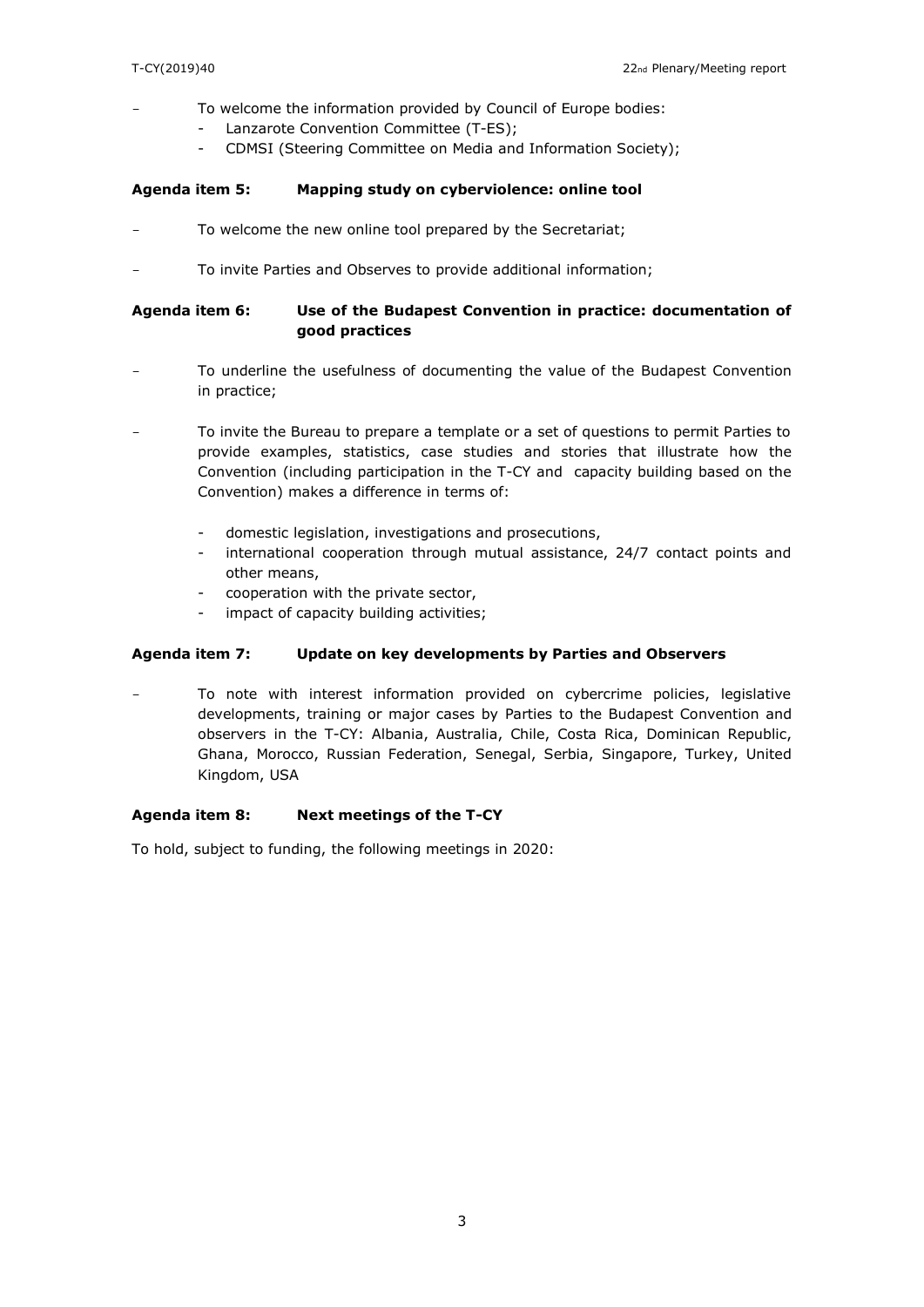## **3 Appendix**

## **3.1 T-CY Calendar 2020**

| <b>Date</b>                       | <b>Place</b> | <b>Activity</b>                                                            |
|-----------------------------------|--------------|----------------------------------------------------------------------------|
| $21 - 24$ January                 | Strasbourg   | Protocol Drafting Group                                                    |
| 16 (AM) March                     | Strasbourg   | T-CY Bureau                                                                |
| $16$ (PM) – 20 (AM)<br>March      | Strasbourg   | Protocol Drafting Group                                                    |
| 9 April                           | Vienna       | PDG Subgroup (if necessary [following UN Expert<br>Group])                 |
| 11 (PM) $-$ 15 (AM)<br>May        | Strasbourg   | Protocol Drafting Group (and consultations TBC)                            |
| $[2 - 5$ June                     | Strasbourg   | Protocol Drafting Group] TBC                                               |
| $29$ June – 2 July (AM)           | Strasbourg   | T-CY 23 (29 June)                                                          |
|                                   |              | Protocol Drafting Plenary 30 June - 2 July                                 |
| 21 September                      | Strasbourg   | T-CY Bureau                                                                |
| $22 - 24$ September               | Strasbourg   | Protocol Drafting Group                                                    |
| 30 (PM) November $-3$<br>December | Strasbourg   | T-CY 24 and Protocol Drafting Plenary<br>(joint session with the CDPC TBC) |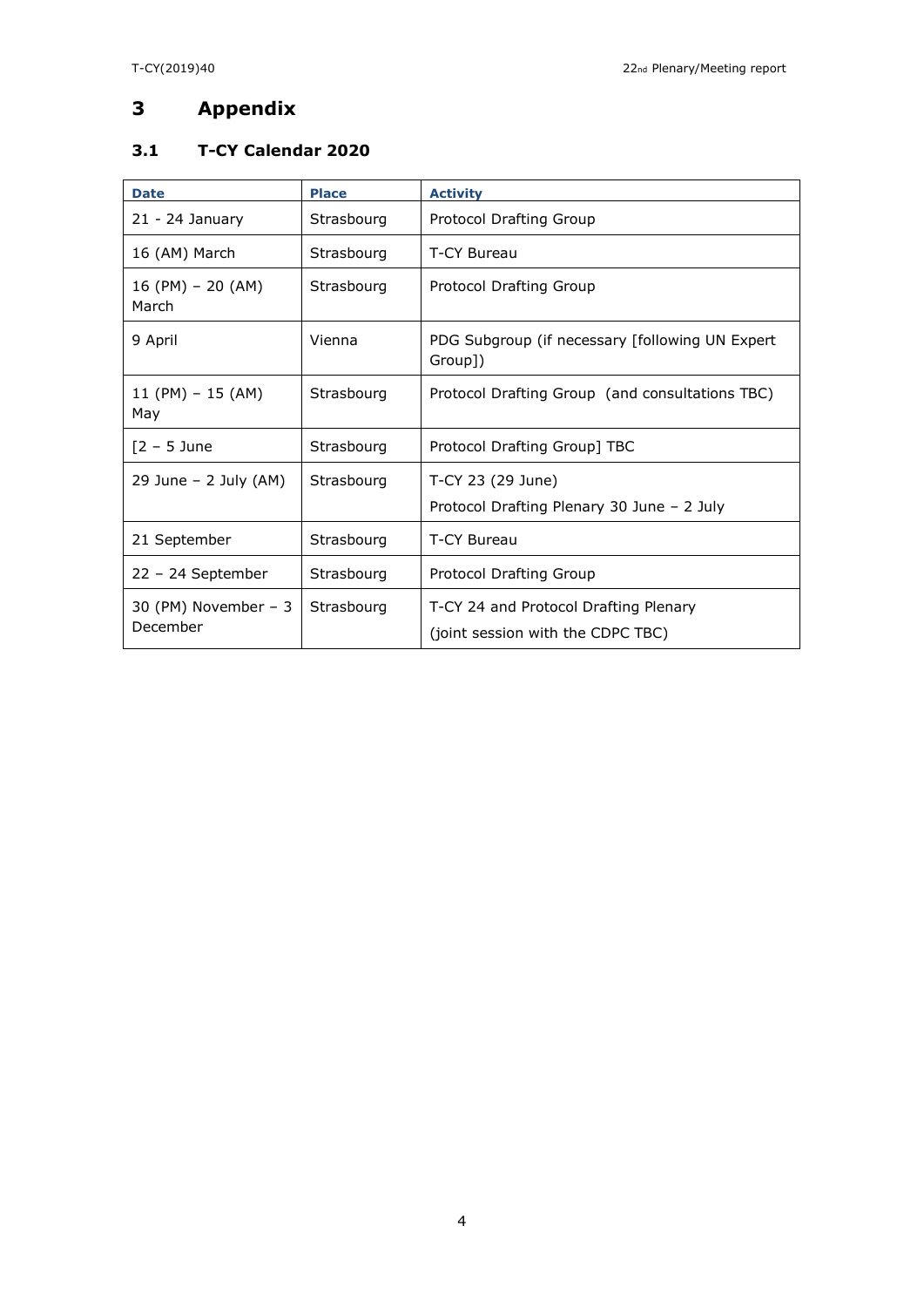## **3.2 Agenda**

## **Plenary T-CY 22**

### **Monday, 18 November 2019, 9h30 – 18h00**

1. Opening of the 22nd Plenary and adoption of the agenda

2. State of ratifications and accessions: tour de table

Signatory States and States invited to accede are invited to provide an update on the state of ratification or accession to the Budapest Convention.

3. Protocol on Xenophobia and Racism via Computer System

Members and observers are invited to discuss the state of implementation of the Protocol and share good practices.

4. Cooperation on cybercrime: relevant international developments

Members and observers, including international organisations, are invited to share information on relevant international developments regarding cybercrime and e-evidence.

5. Mapping study on cyberviolence: online tool

Participants are invited to exchange views on the online tool on cyberviolence prepared by the Secretariat as follow up to the recommendation on the [Mapping Study on Cyberviolence](https://rm.coe.int/t-cy-2017-10-cbg-study-provisional/16808c4914) adopted by the T-CY in July 2018.

6. Use of the Budapest Convention in practice: documentation of good practices

The [T-CY Workplan](https://rm.coe.int/t-cy-2018-27-tcy-workplan-v6adopted/16808febc6) includes action 1.5 "Document available case studies and statistics on the actual use of the Budapest Convention in practice. Parties were therefore invited on 2 October 2019 to submit relevant information. T-CY members are invited to discuss the information received and follow up to be given.

7. Update on key developments by Parties and Observers

Participants are invited to present information on major legislative developments, cases, important events, and training. Given that only limited time will be available during this one-day plenary, delegations may also submit written updates which are to be published as part of the Plenary documentation.

8. Next meeting of the T-CY\*

T-CY members are invited to decide on the proposal to hold T-CY 23 on 29 June 2020, prior to the meeting of the Protocol Drafting Plenary on 30 June to 2 July 2020.

This proposal is subject to the availability of funding.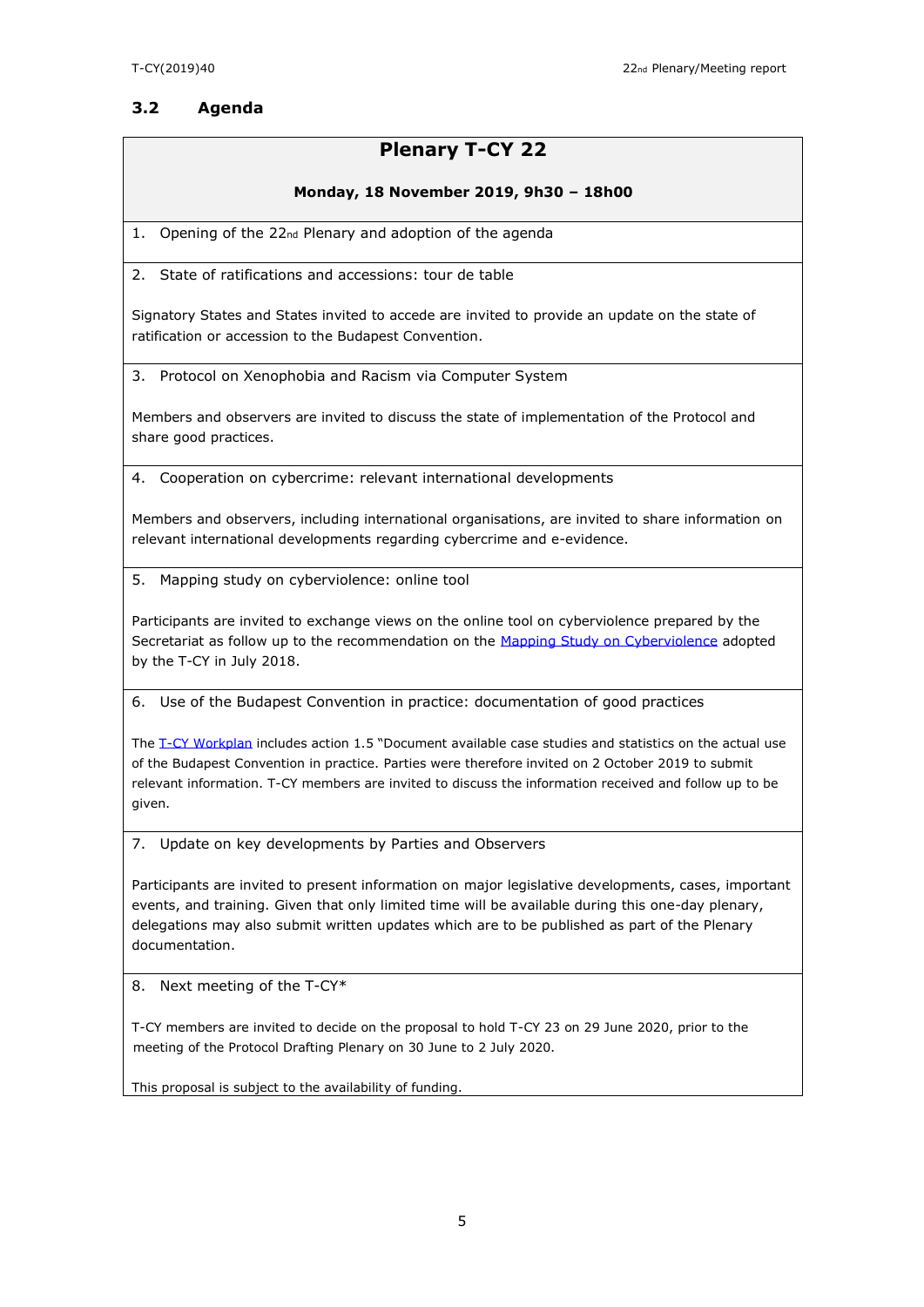## **3.3 List of participants (T-CY)**

## **Bureau members**

| Country            | <b>Name</b>                         | <b>Institution</b>                                                                                                                             |
|--------------------|-------------------------------------|------------------------------------------------------------------------------------------------------------------------------------------------|
| <b>ROMANIA</b>     | Cristina SCHULMAN<br>(T-CY Chair)   | Legal Adviser<br>Ministry of Justice<br>Directorate International Law and Judicial<br>Cooperation                                              |
| <b>PORTUGAL</b>    | Pedro VERDELHO<br>(T-CY Vice-Chair) | <b>Public Prosecutor</b><br>General Prosecutor's Office of Lisbon                                                                              |
| <b>ARGENTINA</b>   | Marcos SALT                         | Member<br>Advisory Committee Against Computer-Related<br>Crimes                                                                                |
| <b>CANADA</b>      | Gareth SANSOM                       | Deputy-Director<br>Criminal Law Policy Section<br>Department of Justice                                                                        |
| <b>ESTONIA</b>     | Markko KÜNNAPU                      | Adviser<br>Ministry of Justice                                                                                                                 |
| <b>FRANCE</b>      | Vanessa EL KHOURY-MOAL              | Magistrate at the European and International<br>Criminal Bargaining Office, Criminal Matters and<br>Pardons Directorate<br>Ministry of Justice |
| <b>NETHERLANDS</b> | <b>Erik PLANKEN</b>                 | Senior Policy Advisor Cybercrime<br>Law Enforcement Department<br>Ministry of Justice                                                          |
| <b>SRI LANKA</b>   | Jayantha FERNANDO                   | Chairman, Sri Lanka CERT & Director/ Legal Advisor,<br><b>ICTA</b>                                                                             |
| <b>SWITZERLAND</b> | Andrea CANDRIAN                     | Stv. Chef, International Criminal Law Unit<br>Federal Office of Justice                                                                        |

## **Parties**

| <b>COUNTRY</b>   | <b>NAME</b>                           | <b>INSTITUTION</b>                                                                  |
|------------------|---------------------------------------|-------------------------------------------------------------------------------------|
| <b>ALBANIA</b>   | Diana Stillo SILA                     | Head of Unit<br>Department of Foreign Jurisdiction Relations<br>Ministry of Justice |
| <b>ALBANIA</b>   | Edmond KOLOSHI                        | Prosecutor<br>Prosecutor's Office of Lezha                                          |
| <b>ALBANIA</b>   | Denisa ASKO                           | Prosecutor<br>Ministry of Justice                                                   |
| <b>ANDORRA</b>   | Maria Angels MORENO<br><b>AGUIRRE</b> | Judge of Financial Criminal Investigations<br>Batllia d'Andorra                     |
| <b>ARGENTINA</b> | Marcos SALT                           | Member of the Advisory Committee Against<br><b>Computer-Related Crimes</b>          |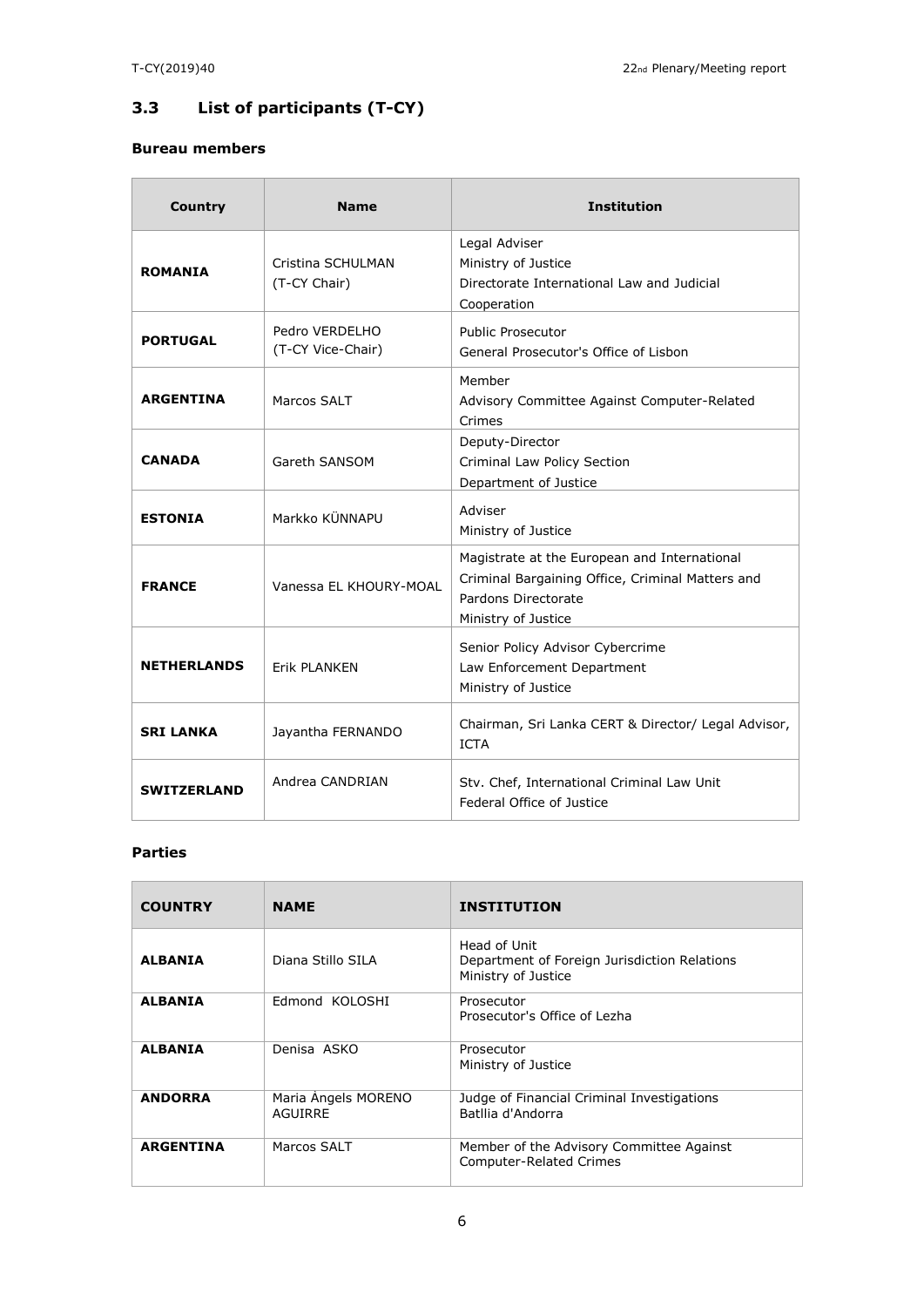| <b>ARMENIA</b>                          | Arsen ELOYAN                                     | Senior Officer<br>Police Senior Lieutenant<br>Hi-Tech Crime Department<br>Police of the Republic of Armenia                                                                                                                   |
|-----------------------------------------|--------------------------------------------------|-------------------------------------------------------------------------------------------------------------------------------------------------------------------------------------------------------------------------------|
| <b>ARMENIA</b>                          | Robert ADILKHANYAN                               | Head of the Department of Investigation of<br>Cybercrime and High Technology Crime of the<br>General Department of Investigation of Special<br><b>Important Cases</b><br>Investigative Committee of the Republic of Armenia   |
| <b>ARMENIA</b>                          | Artur MANUKYAN                                   | Senior prosecutor, Department of Supervision over<br>Legality of Pre-trial Proceedings in Office of the<br>Prosecutor General of the Republic of Armenia                                                                      |
| <b>AUSTRALIA</b>                        | Nathan WHITEMAN                                  | Assistant Director<br>Electronic Surveillance Section<br>Cross-Border Data & Cybercrime Section<br><b>National Security Policy</b><br>Branch National Security & Law Enforcement Policy<br>DivisionDepartment of Home Affairs |
| <b>AUSTRALIA</b>                        | Jennifer HYATT                                   | Senior Legal Officer<br>Australian Attorney-General's Department                                                                                                                                                              |
| <b>AUSTRIA</b>                          | Judith HERRNFELD                                 | Referentin in der Sektion IV<br>Federal Ministry of Justice                                                                                                                                                                   |
| <b>AZERBAIJAN</b>                       | Rauf ABDULHASANOV                                | Ministry of Interior                                                                                                                                                                                                          |
| <b>AZERBAIJAN</b>                       | Fariza MIRZAYEVA                                 | Prosecutor on matters of extradition and legal issues                                                                                                                                                                         |
| <b>AZERBAIJAN</b>                       | Parviz AGHAVERDIYEV                              | Deputy of the Department of Cyber Security<br>The State Security Service                                                                                                                                                      |
| <b>BELGIUM</b>                          | Delphine WYNANTS                                 | Attachée au service des Infractions et Procédures<br>Particulières de la Direction générale Législation,<br>Libertés et Droits fondamentaux                                                                                   |
| <b>BOSNIA AND</b><br><b>HERZEGOVINA</b> | Sabina BARAKOVIĆ                                 | <b>Expert Adviser</b><br>Sector for IT and Telecommunication Systems<br>Ministry of Security                                                                                                                                  |
| <b>BOSNIA AND</b><br><b>HERZEGOVINA</b> | Lucija Ljubic                                    | Counsellor<br>RP Bosnie Herzegovine aupres Conseil de l'Europe                                                                                                                                                                |
| <b>BOSNIA AND</b><br><b>HERZEGOVINA</b> | Nedžad ĆATIĆ                                     | Head of the Department for the fight against<br>cybercrime<br>Ministry of the Interior                                                                                                                                        |
| <b>BOSNIA AND</b><br><b>HERZEGOVINA</b> | Drazen PETROVIC                                  | Inspector<br>High Tech Crime Department<br>Ministry of Interior                                                                                                                                                               |
| <b>BULGARIA</b>                         | Vladimir DIMITROV                                | Inspector<br>Bulgarian Cybercrime Unit<br>General Directorate Combating Organized Crime<br>Ministry of Interior                                                                                                               |
| <b>CABO VERDE</b>                       | Nandixany de Lurdes<br>Souto AMADO V.<br>ANDRADE | Assessora Ministra da Justiça e Trabalho                                                                                                                                                                                      |
| <b>CANADA</b>                           | Gareth SANSOM                                    | Deputy-Director<br>Criminal Law Policy Section<br>Department of Justice                                                                                                                                                       |
| <b>CANADA</b>                           | Normand WONG                                     | Criminal Law Policy Section<br>Counsel<br>Justice Canada                                                                                                                                                                      |
| <b>CANADA</b>                           | Thomas BEVERIDGE                                 | Counsellor, International Criminal Operations<br>Mission of Canada to the EU                                                                                                                                                  |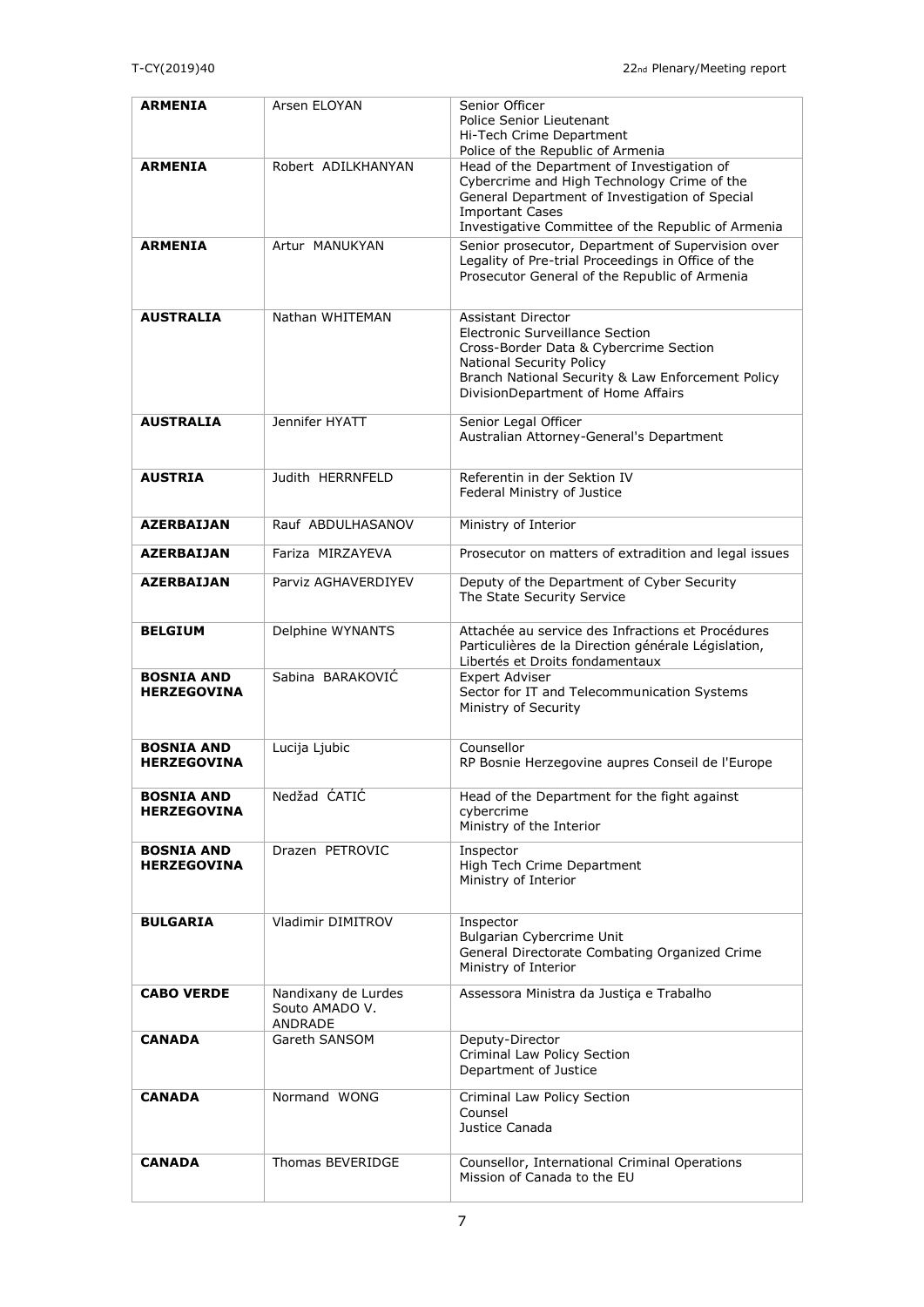| <b>CANADA</b>                       | Agnes PUST                             | Global Affairs Canada                                                                                                                                   |
|-------------------------------------|----------------------------------------|---------------------------------------------------------------------------------------------------------------------------------------------------------|
| <b>CANADA</b>                       | Claudette Rondeau                      | Claudette Rondeau<br>Counsel,<br>Centre for Information and Privacy Law, Public Law<br>and Legislative Services Sector,<br>Department of Justice Canada |
| <b>CHILE</b>                        | Camila BOSCH<br>CARTAGENA              | Lawyer<br>Money Laundering, White Collar, Environmental,<br>Cyber and Organized Crimes Unit<br>Public Prosecution Office                                |
| <b>CHILE</b>                        | Patricio AGUIRRE<br>VACCHIERI          | Consejero, Direccion de Seguridad Internacional y<br>Humana, Ministerio de Relaciones Exteriores,<br>Gobierno de Chile                                  |
| <b>CHILE</b>                        | Mauricio FERNANDEZ<br><b>MONTALBAN</b> | Head<br>Cybercrime and money laundering unit (ulddeco)<br>Public Prosecutors office                                                                     |
| <b>COSTA RICA</b>                   | Emilia NAVAS APARICIO                  | <b>Attorney General</b><br>Costa Rican Attorney General Office. Public Ministry<br>of Costa Rica                                                        |
| <b>COSTA RICA</b>                   | Juan Carlos CUBILLO<br>MIRANDA         | Sub Jefe<br>Fiscalia General de la Republica<br>Public Ministry                                                                                         |
| <b>COSTA RICA</b>                   | Elizeth HERNÁNDEZ<br><b>CÉSPEDES</b>   | Lawyer<br>Costa Rican Attorney General Office.                                                                                                          |
| <b>CROATIA</b>                      | Ivan GLAVIĆ                            | Deputy County State Attorney<br>County State Attorney's Office in Zagreb                                                                                |
| <b>CROATIA</b>                      | Zrinka SALAJ                           | <b>JHA Counsellor</b><br>Permanent Representation of Croatia to the EU                                                                                  |
| <b>CYPRUS</b>                       | Andri CONSTANTINOU                     | Counsel of the Republic<br>The Law Office of the Republic of Cyprus                                                                                     |
| <b>CZECH</b><br><b>REPUBLIC</b>     | Jakub PASTUSZEK                        | Head of the International<br>Criminal Law Unit<br>Ministry of Justice                                                                                   |
| <b>DENMARK</b>                      | David Carl Behrens                     | Ministry of Justice                                                                                                                                     |
| <b>DENMARK</b>                      | Tanja SCODERLUND                       | Prosecutor, Danish Director of Public Prosecutions                                                                                                      |
| <b>DOMINICAN</b><br><b>REPUBLIC</b> | Claudio PEGUERO                        | Advisor to the Director General of Police in Cyber<br>Matters<br><b>National Police</b>                                                                 |
| <b>DOMINICAN</b><br><b>REPUBLIC</b> | Cesar MOLINE<br>RODRIGUEZ              | Cyber Security, E-commerce and Digital signature<br>Director<br>Dominican Institute for Telecommunications                                              |
| <b>DOMINICAN</b><br><b>REPUBLIC</b> | Ivan Vladimir FELIZ<br>VARGAS          | Attorney General of Court of Appeal, Head of the<br>Office of the Special Prosecutor for High Technology<br><b>Offenses</b>                             |
| <b>DOMINICAN</b><br><b>REPUBLIC</b> | Katherine MOREL                        | Lawyer,<br>Regulatory/Legal Framework Analyst<br><b>National Police</b>                                                                                 |
| <b>ESTONIA</b>                      | Markko KÜNNAPU                         | Adviser<br>Ministry of Justice                                                                                                                          |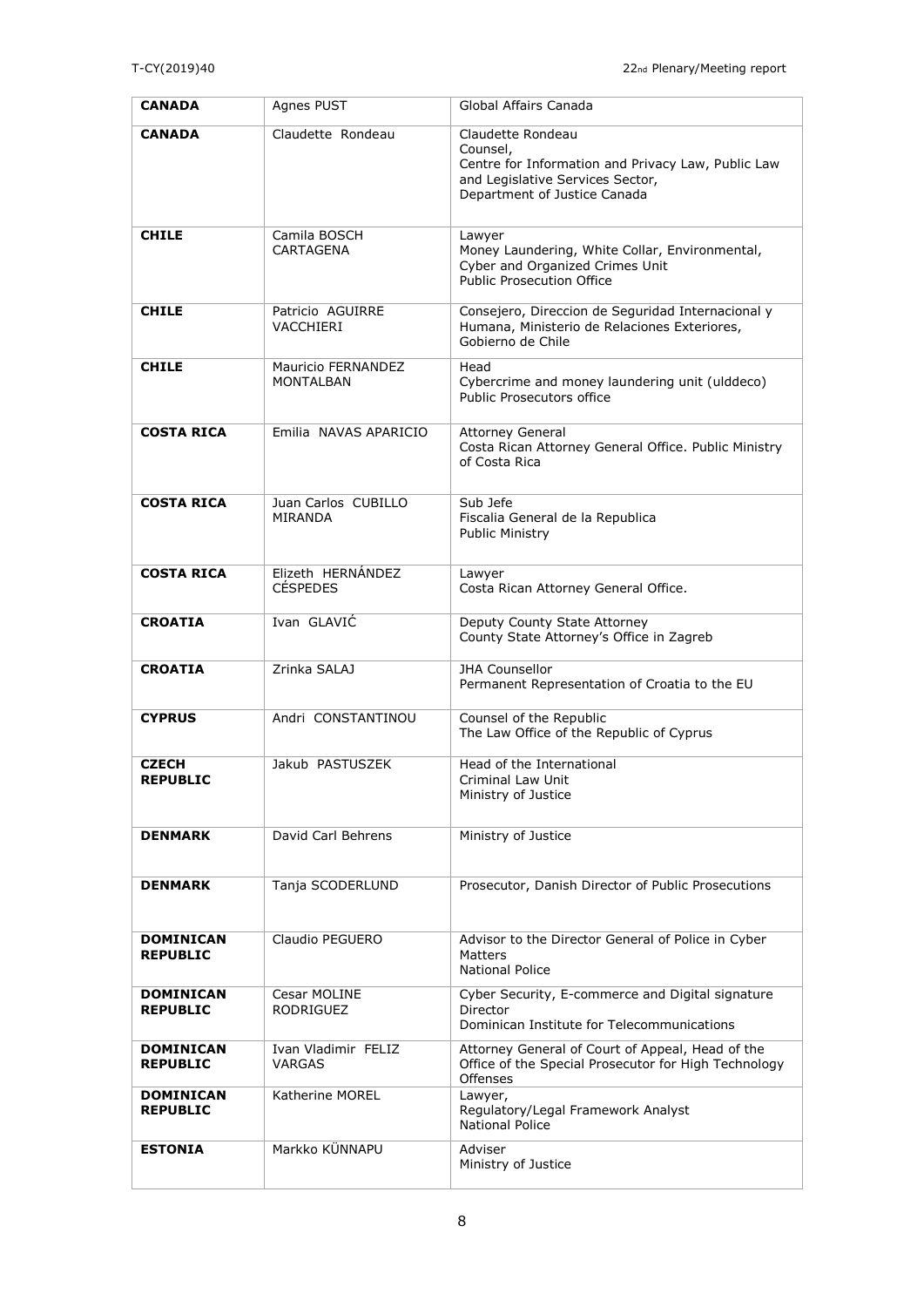| <b>FINLAND</b> | Janne KANERVA                    | Counsellor of Legislation<br>Legislative Affairs<br>Ministry of Justice                                                                                                               |
|----------------|----------------------------------|---------------------------------------------------------------------------------------------------------------------------------------------------------------------------------------|
| <b>FINLAND</b> | Jouko HUHTAMÄKI                  | Ministry of the Interior, Police Department                                                                                                                                           |
| <b>FRANCE</b>  | Vanessa EL KHOURY-MOAL           | Magistrate at the European and International<br>Criminal Bargaining Office<br>Criminal Matters and Pardons Directorate<br>Ministry of Justice                                         |
| <b>GEORGIA</b> | Givi BAGDAVADZE                  | Head<br><b>International Cooperation Unit</b><br>Office of the Prosecutor General                                                                                                     |
| <b>GEORGIA</b> | David KVATADZE                   | CERT-GOV-GE Manager<br>LEPL DATA EXCHANGE AGENCY<br>Ministry of Justice of Georgia                                                                                                    |
| <b>GEORGIA</b> | Zurab CHICHUA                    | Deputy Head of Project Management Division,<br>International Relations Department, Ministry of<br><b>Internal Affairs of Georgia</b>                                                  |
| <b>GERMANY</b> | Juliane MÜLLER                   | Legal Officer, Division II A 4 (Economic Crime;<br>Computer Crime; Corruption-related Crime and<br>Environmental Crime) Federal Ministry of Justice and<br><b>Consumer Protection</b> |
| <b>GHANA</b>   | Albert ANTWI-BOASIAKO            | National Cybersecurity Advisor                                                                                                                                                        |
| <b>GHANA</b>   | Mildred ADDO                     | Officer<br>National Cyber Security Centre                                                                                                                                             |
| <b>GREECE</b>  | <b>Efstratios MATAKOULIAS</b>    | Police Lieutenant Colonel<br>Deputy Director of Hellenic Cyber Crime Division                                                                                                         |
| <b>HUNGARY</b> | <b>Istvan HEREDI</b>             | Sub-division leader<br>National Bureau of Investigation Cybercrime<br>Department Intelligence Division                                                                                |
| <b>ICELAND</b> | Kjartan Ólafsson                 | Expert, Ministry of Justice                                                                                                                                                           |
| <b>ISRAEL</b>  | Haim WISMONSKY                   | Director, Cybercrime Department<br>Israeli State Attorney's Office                                                                                                                    |
| <b>ISRAEL</b>  | Naomi ELIMELECH<br><b>SHAMRA</b> | <b>Treaties Department</b><br>Office of the Legal Advisor<br>Ministry of Foreign Affaires                                                                                             |
| <b>ITALY</b>   | Riccardo CROCE                   | Servizio Polizia Postale e delle Comunicazioni                                                                                                                                        |
| <b>JAPAN</b>   | Kimihiro TSUKAGAMI               | Attorney<br>International Safety and Security Cooperation<br><b>Division</b><br>Foreign Policy Bureau<br>Ministry of Foreign Affairs                                                  |
| <b>JAPAN</b>   | Akari YAMAMOTO                   | Section Chief, International Investigative Operations<br>Division, National Police Agency                                                                                             |
| <b>JAPAN</b>   | Mayumi AMANO                     | Assistant Director, Policy Planning Division, National<br>Police Agency                                                                                                               |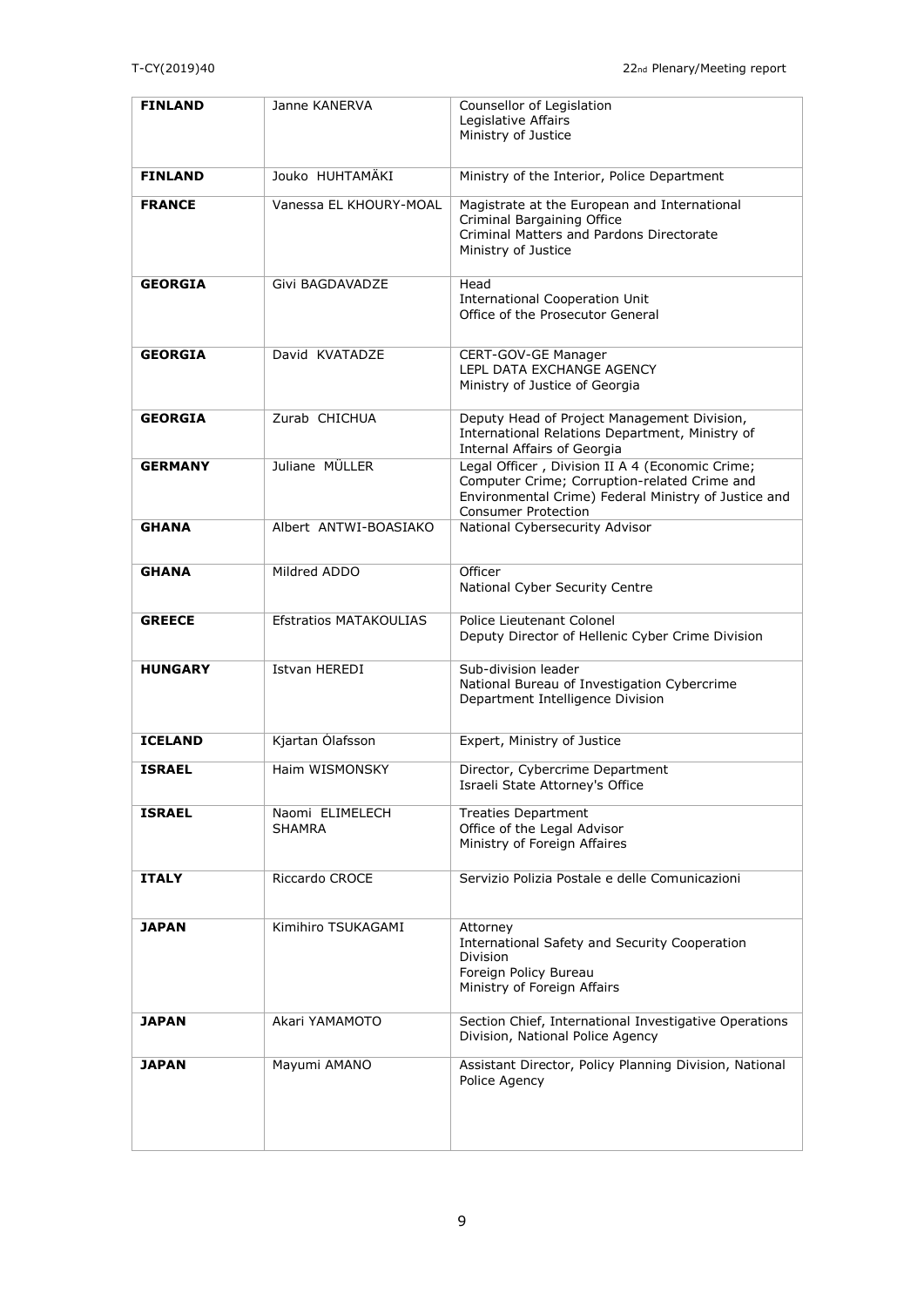| <b>JAPAN</b>                     | Tomohiko SHIRATORI                    | Senior Attorney<br>Criminal Affairs Bureau<br>Ministry of Justice                                                                                                                  |
|----------------------------------|---------------------------------------|------------------------------------------------------------------------------------------------------------------------------------------------------------------------------------|
| <b>JAPAN</b>                     | Chihiro SAITO-AKIBA                   | Consul, Magistrat, Consulat du Japon a Strasbourg                                                                                                                                  |
| <b>LATVIA</b>                    | Janis ZALAIS                          | Senior inspector of the 1st Unit of the International<br>Cooperation Department                                                                                                    |
| <b>LITHUANIA</b>                 | Lilija OMELJANCUK                     | Deputy Head of SO5 (cybercrime) of the Lithuanian<br>Criminal Police Bureau                                                                                                        |
| <b>LUXEMBOURG</b>                | Cindy COUTINHO                        | Direction des affaires pénales et judiciaires<br>Ministère de la Justice                                                                                                           |
| <b>MAURITIUS</b>                 | Bibi Halemoon<br><b>MAHFRAIIY</b>     | State CounselOffice of the Director of Public<br>Prosecution                                                                                                                       |
| <b>MAURITIUS</b>                 | Pamela VEERABADRAN<br><b>MUDALIAR</b> | <b>State Counsel</b><br>Office of the Director of Public Prosecution                                                                                                               |
| <b>MOLDOVA</b>                   | <b>Veaceslav SOLTAN</b>               | Prosecutor<br>Chief of Department on Information Technology and<br>Cybercrime Investigation<br><b>General Prosecutor Office</b>                                                    |
| <b>MOLDOVA</b>                   | Daniela CIORNII                       | Consultant, Directorate for Drafting Normative Acts,<br>Ministry of Justice of Moldova                                                                                             |
| <b>MOLDOVA</b>                   | Sergiu LISNIC                         | Chief of the Electronic Payment Means Division,<br>Center for Combating Cyber Crimes of the National<br>Inspectorate of Investigations, Ministry of Internal<br>Affairs of Moldova |
| <b>MONTENEGRO</b>                | Ognjen MITROVIĆ                       | Ministry of Justice of Montenegro                                                                                                                                                  |
| <b>MOROCCO</b>                   | Abdeljalil TAKI                       | <b>DGST</b><br>Ministère de l'intérieur                                                                                                                                            |
| <b>MOROCCO</b>                   | Hamza ES SAID                         | Chef de département à La Présidence du Ministère<br>Public                                                                                                                         |
| <b>MOROCCO</b>                   | Ahmed TAHIRI ALAOUI                   | Magistrat et chef de l'unité des affaires liées au<br>terrorisme, à la criminalité organisée<br>Ministère Public                                                                   |
| <b>MOROCCO</b>                   | Zakaria AZZATE                        | Commissaire de police<br>Direction générale de la Sûreté nationale                                                                                                                 |
| <b>NETHERLANDS</b>               | Erik PLANKEN                          | Senior Policy Advisor Cybercrime<br>Law Enforcement Department<br>Ministry of Justice                                                                                              |
| <b>NORTH</b><br><b>MACEDONIA</b> | Vladimir MILOSHESKI                   | Public Prosecutor<br>Basic Public Prosecutor's Office in Skopje                                                                                                                    |
| <b>NORTH</b><br><b>MACEDONIA</b> | Lejla KADRIU                          | <b>Public Prosecutor</b><br>Basic Public Prosecutor's Office Tetovo<br>North Macedonia                                                                                             |
| <b>NORTH</b><br><b>MACEDONIA</b> | Lenka DAVITKOVA                       | Judge<br>Basic Criminal Court Skopje                                                                                                                                               |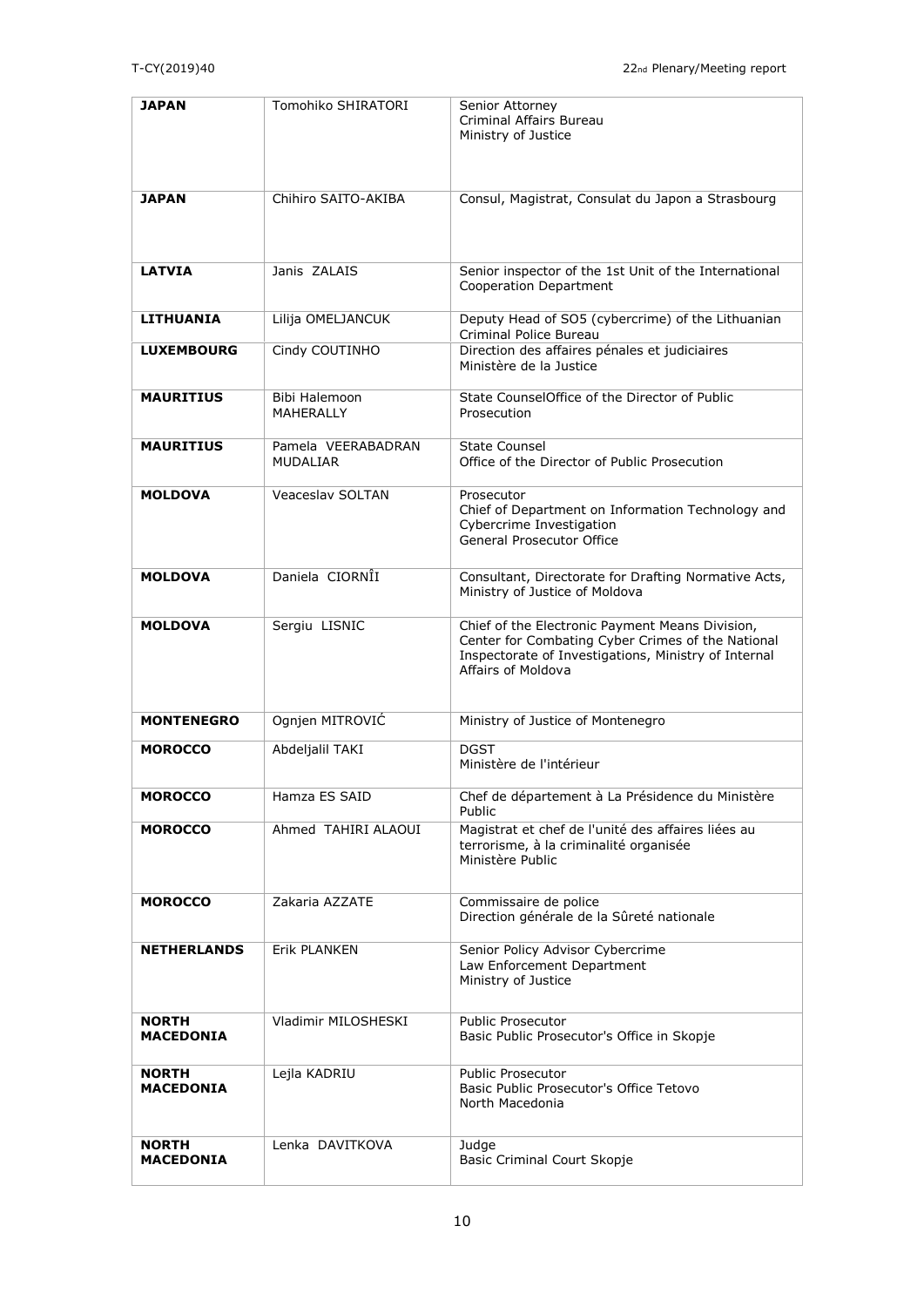| <b>NORWAY</b>      | <b>Eirik Trønnes HANSEN</b>       | Prosecutor                                                                                                                                                                                               |
|--------------------|-----------------------------------|----------------------------------------------------------------------------------------------------------------------------------------------------------------------------------------------------------|
| <b>NORWAY</b>      | Ellen BAARDVIK                    | Senior advisor, The Norwegian Ministry of Justice<br>and Public Security                                                                                                                                 |
| <b>NORWAY</b>      | Quyen Thi Thuy NGUYEN             | Senior advisor, The Norwegian Ministry of Justice<br>and Public Security                                                                                                                                 |
| <b>NORWAY</b>      | Silje HOLTEN                      | Higher Executive, The Norwegian Ministry of Justice<br>nad Public Security                                                                                                                               |
| <b>PARAGUAY</b>    | Irma Encarnación LLANO<br>PEREIRA | Delegated Prosecutor for Cybercrime<br>Public Ministry                                                                                                                                                   |
| <b>PERU</b>        | Celia Esther GOICOCHEA<br>RUIZ    | Senior Prosecutor Chief of the Office of International<br>Judicial Cooperation and Extraditions of the Nation's<br>Prosecutor Office                                                                     |
| <b>PHILIPPINES</b> | Markk PERETE                      | Under Secretary Department of Justice                                                                                                                                                                    |
| <b>PHILIPPINES</b> | Angela Marie DE GRACIA            | State Counsel, Department of Justice                                                                                                                                                                     |
| <b>POLAND</b>      | Kuba SEKOWSKI                     | Chief specialistEuropean and international criminal<br>law unitDepartment of legislation                                                                                                                 |
| <b>POLAND</b>      | Piotr SIEKIERSKI                  | Prosecutor<br>Head of Division for Cybercrime<br>National Prosecutor's Office<br>Department for Economic Crime                                                                                           |
| <b>PORTUGAL</b>    | Pedro VERDELHO                    | <b>Public Prosecutor</b><br>General Prosecutor's Office of Lisbon                                                                                                                                        |
| <b>ROMANIA</b>     | Cristina SCHULMAN                 | Legal Adviser<br>Directorate International Law and Judicial<br>Cooperation<br>Ministry of Justice                                                                                                        |
| <b>ROMANIA</b>     | Ioana ALBANI                      | Head of Office<br>Training and Programmes Office<br>Directorate for Investigating Organized Crime and<br>Terrorism - Prosecutor s Office attached to the High<br>Court of Cassation and Justice, Romania |
| <b>SENEGAL</b>     | Papa Assane TOURE                 | Magistrat<br>Secrétaire Général Adjoint<br>du Gouvernement<br>Dakar                                                                                                                                      |
| <b>SENEGAL</b>     | Gormack TALL                      | Magistrat<br>Avocat Général près la Cour d'Appel de Dakar                                                                                                                                                |
| <b>SERBIA</b>      | Branko STAMENKOVIC                | Deputy Republic Prosecutor<br>Republic Public Prosecutor's Office of Serbia                                                                                                                              |
| <b>SERBIA</b>      | Dragan JOVANOVIC                  | Deputy Head of Department<br>Ministry of Interior<br>Service for Combating Organized Crime<br>Department for Cyber Crime                                                                                 |
| <b>SERBIA</b>      | Marko PLJAKIC                     | Special Prosecutors Assistant<br>Special Prosecution for the High-Tech Crime of<br>Serbia                                                                                                                |
| <b>SLOVAKIA</b>    | Jan KRALIK                        | General State Counsellor<br><b>International Law Department</b><br>Judicial Cooperation in Criminal Matters Division<br>Ministry of Justice of the Slovak Republic                                       |
| <b>SLOVENIA</b>    | Toni KASTELIC                     | Head of Computer Investigation Centre, Criminal<br>Police Directorate                                                                                                                                    |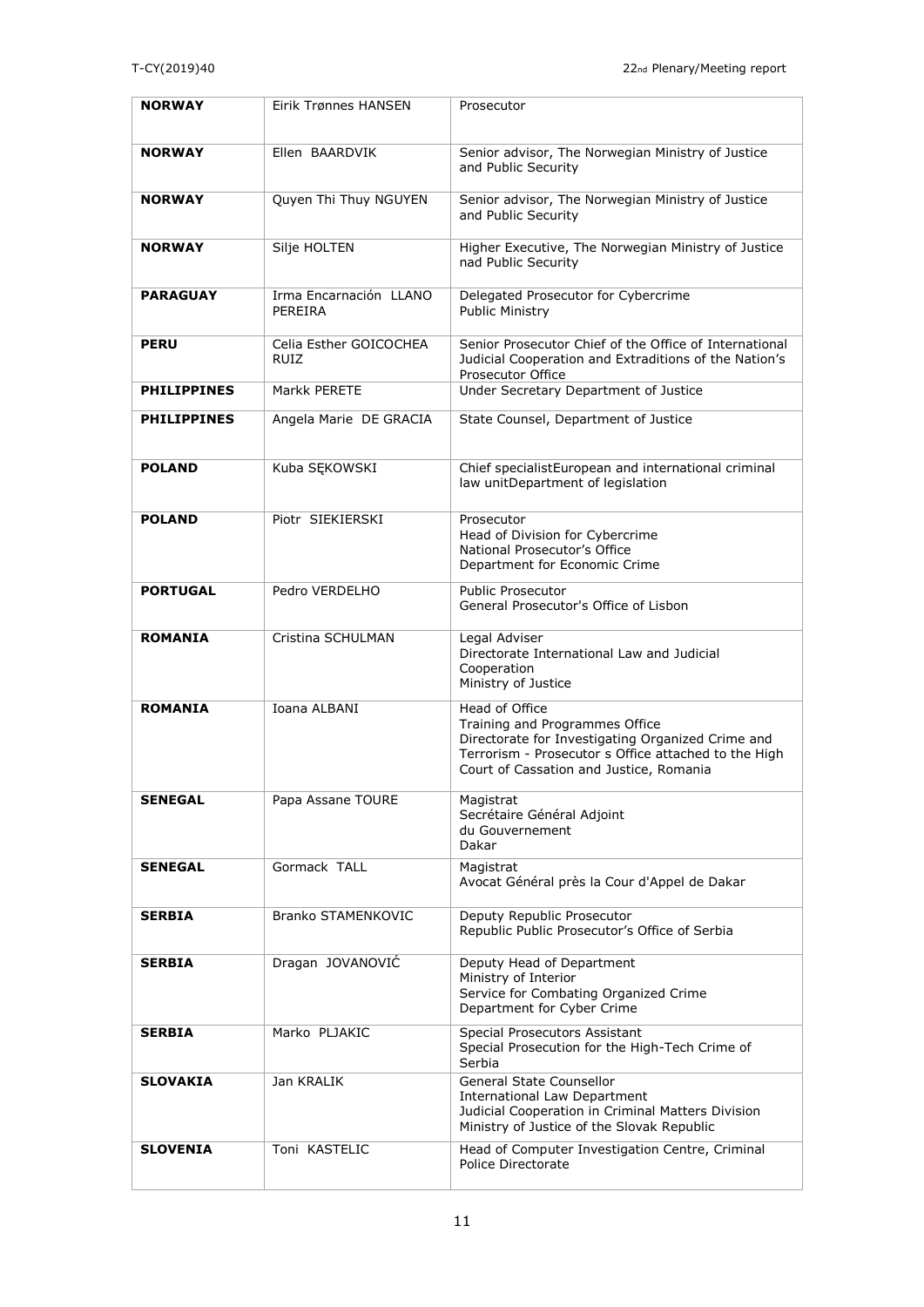| <b>SPAIN</b>                              | Maria Elvira TEJADA DE LA<br><b>FUENTE</b> | Head, Cybercrime Prosecutor's Office, General<br>Prosecutor's Office                                                                                                      |
|-------------------------------------------|--------------------------------------------|---------------------------------------------------------------------------------------------------------------------------------------------------------------------------|
| <b>SPAIN</b>                              | Antonio LÓPEZ<br><b>MELGAREJO</b>          | Computer crime<br>Cuerpo Nacional de Policía                                                                                                                              |
| <b>SPAIN</b>                              | Alberto REDONDO<br><b>SÁNCHEZ</b>          | Major. Head of Intelligence Cybercrime<br>GroupGuardia Civil                                                                                                              |
| <b>SRI LANKA</b>                          | Wickramasinghe<br><b>KUMUDINI</b>          | Justice, Court of Appeal                                                                                                                                                  |
| <b>SWITZERLAND</b>                        | Andrea CANDRIAN                            | Stv. Chef,<br><b>International Criminal Law Unit</b><br>Federal Office of Justice                                                                                         |
| <b>SWITZERLAND</b>                        | Francoise NICATI                           | Département federal de justice et police DFJP<br>Office fédéral de la justice OFJ<br>Domaine de direction Entraide judiciaire<br>internationale<br>Traités internationaux |
| <b>TURKEY</b>                             | Kemal VELI AÇAR                            | Turkish National Police Cybercrime Department                                                                                                                             |
| <b>TURKEY</b>                             | Şebnem ÇETIN                               | Head Of Department<br>Directorate General of Criminal Affairs                                                                                                             |
| <b>TURKEY</b>                             | Kemal GÜVENIŞ                              | Istanbul Public Prosecutor                                                                                                                                                |
| <b>UKRAINE</b>                            | Valerii UDOVYCHENKO                        | Senior advisor, Department of Cyber security of the<br>state, Security Service of Ukraine                                                                                 |
| <b>UKRAINE</b>                            | Oleksandr BAKALYNSKYI                      | Deputy Director of the Department of Cyber Defense<br>Administration, State Service of Special<br>Communication and Information Protection of<br>Ukraine                  |
| <b>UNITED</b><br><b>KINGDOM</b>           | Daniel GRUBB                               | Head of Delegation<br>Cyber Crime Policy<br>Home Office                                                                                                                   |
| <b>UNITED</b><br><b>KINGDOM</b>           | Veronique READ                             | Policy Advisor<br><b>International Criminality Unit</b><br>Home Office                                                                                                    |
| <b>UNITED</b><br>KINGDOM                  | Priya MISTRY                               | Cyber Crime Policy<br>Home Office                                                                                                                                         |
| <b>UNITED STATES</b><br><b>OF AMERICA</b> | Benjamin FITZPATRICK                       | Senior Counsel<br>Computer Crime and Intellectual Property Section<br>United States Department of Justice                                                                 |
| <b>UNITED STATES</b><br><b>OF AMERICA</b> | Erica O'NEIL                               | Assistant Deputy Chief<br>Computer Crime and Intellectual Property Section<br><b>Criminal Division</b><br>Department of Justice                                           |
| <b>UNITED STATES</b><br>OF AMERICA        | Katie EINSPANIER                           | Attorney-Adviser<br>Office of the Legal Adviser<br>United States Department of State                                                                                      |
| <b>UNITED STATES</b><br><b>OF AMERICA</b> | Kenneth HARRIS                             | Senior Counsel for EU and International Criminal<br>Matters<br>U.S. Department of Justice<br>U.S. Mission to the EU                                                       |
| <b>UNITED STATES</b><br><b>OF AMERICA</b> | Sheri SHEPHERD-PRATT                       | Trial Attorney, Office of International Affairs<br>Criminal Division, U.S. Department of Justice<br>U.S. Department of Justice                                            |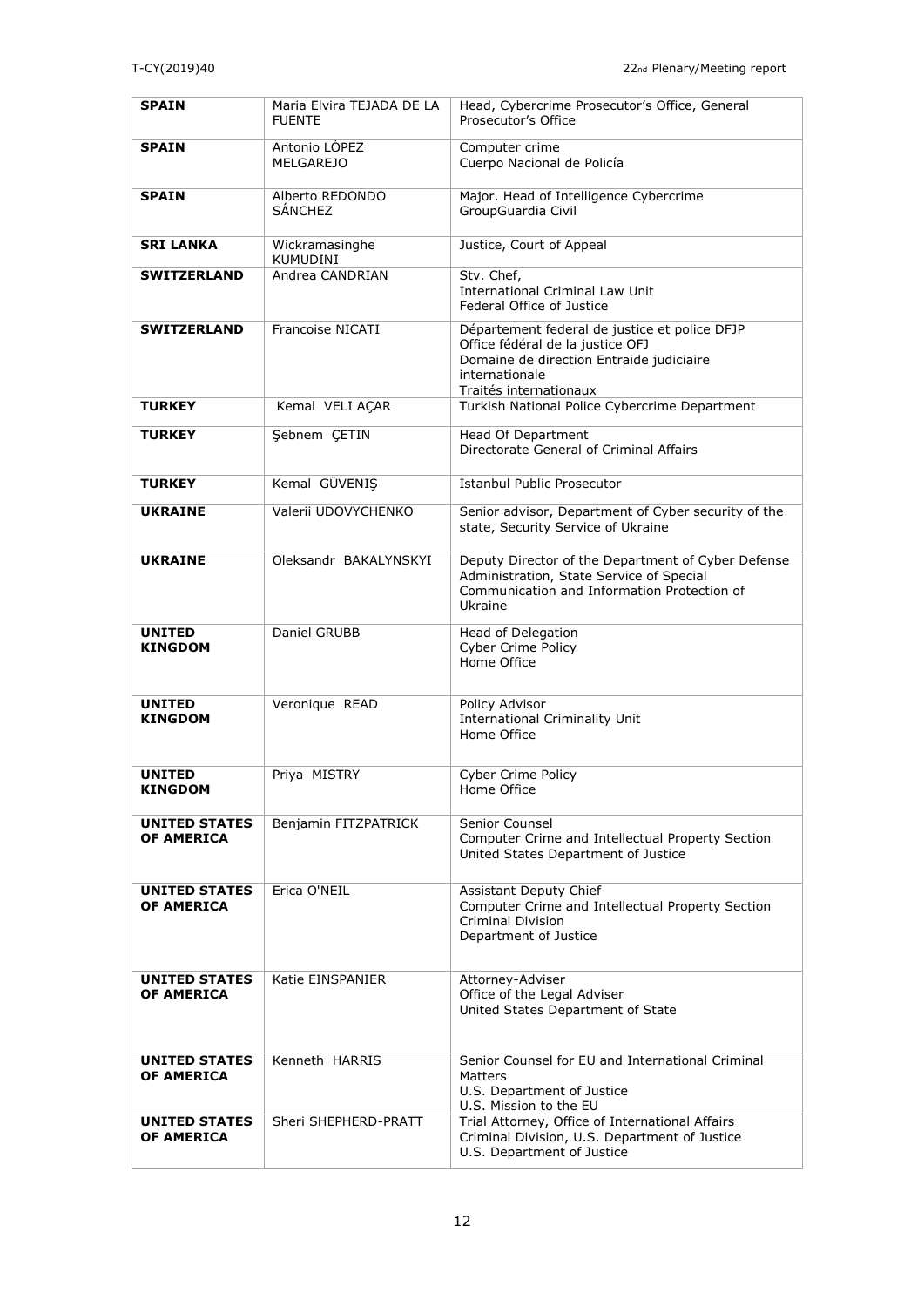$\blacksquare$ 

## **Observer States**

| <b>COUNTRY</b>  | <b>NAME</b>                                 | <b>INSTITUTION</b>                                                                                                                 |
|-----------------|---------------------------------------------|------------------------------------------------------------------------------------------------------------------------------------|
| <b>BENIN</b>    | Essowê BATAMOUSSI                           | Juge, Cour de Répression des Infractions<br>Economiques et du Terrorisme (CRIET)                                                   |
| <b>COLOMBIA</b> | Diana Carolina KECAN<br><b>CERVANTES</b>    | Cybersecurity Desk, Crime Prevention Office<br>Ministry of Foreign Affairs of Colombia                                             |
| <b>COLOMBIA</b> | Jefferson Rolando ROJAS<br><b>RODRIGUEZ</b> | Coordinator of the Forensic Informatics Group,<br>General Prosecutor's Office of Colombia                                          |
| <b>IRELAND</b>  | Ann NEVILLE                                 | Assistant Principal Officer<br>Cyber, Criminal Justice Policy<br>Department of Justice and Equality                                |
| <b>IRELAND</b>  | Ian MULHOLLAND                              | Administrative Officer<br>Cyber, Criminal Justice Policy<br>Department of Justice and Equality                                     |
| <b>NIGERIA</b>  | Pius Ukeyima AKUTAH                         | Asst. Chief State Counsel, Central Authority Unit,<br>Federal Ministry of Justice                                                  |
| <b>NIGERIA</b>  | J.I. AJAKAYE                                | Deputy Director                                                                                                                    |
| <b>NIGERIA</b>  | Ama Ehi Sandra OHIEN                        | Senior State Counsel, Central Authority Unit, Federal<br>Ministry of Justice                                                       |
| <b>RUSSIA</b>   | Ernest CHERNUKHIN                           | <b>Head of Division</b><br>Department of New Threats and Challenges<br>Ministry of Foreign Affairs                                 |
| <b>RUSSIA</b>   | Anton KOSHKIN                               | Expert<br>Federal Security Service of the Russian Federation                                                                       |
| <b>RUSSIA</b>   | Anastasiya TOROPOVA                         | Attaché<br>Legal Department<br>Ministry of Foreign Affairs                                                                         |
| <b>RUSSIA</b>   | Airat HAMIDULLIN                            | Attaché<br>Department of New Threats and Challenges<br>Ministry of Foreign Affairs                                                 |
| <b>RUSSIA</b>   | Alexander BODROV                            | Expert<br>Federal Security Service of the Russian Federation                                                                       |
| <b>SWEDEN</b>   | Cecilia RIDDSELIUS                          | Director of the Central Authority<br>Ministry of Justice<br>Division for Criminal Cases and International Judicial<br>Co-operation |
| <b>TUNISIA</b>  | Mohamed MESSAI                              | Conseiller à la Cour d'Appel de Tunis<br>Ministère de l'Intérieur                                                                  |
| <b>TUNISIA</b>  | Selsebil NAIRI                              | Juge Tribunal de 1ere instance Grombalia<br>Ministère de la Justice                                                                |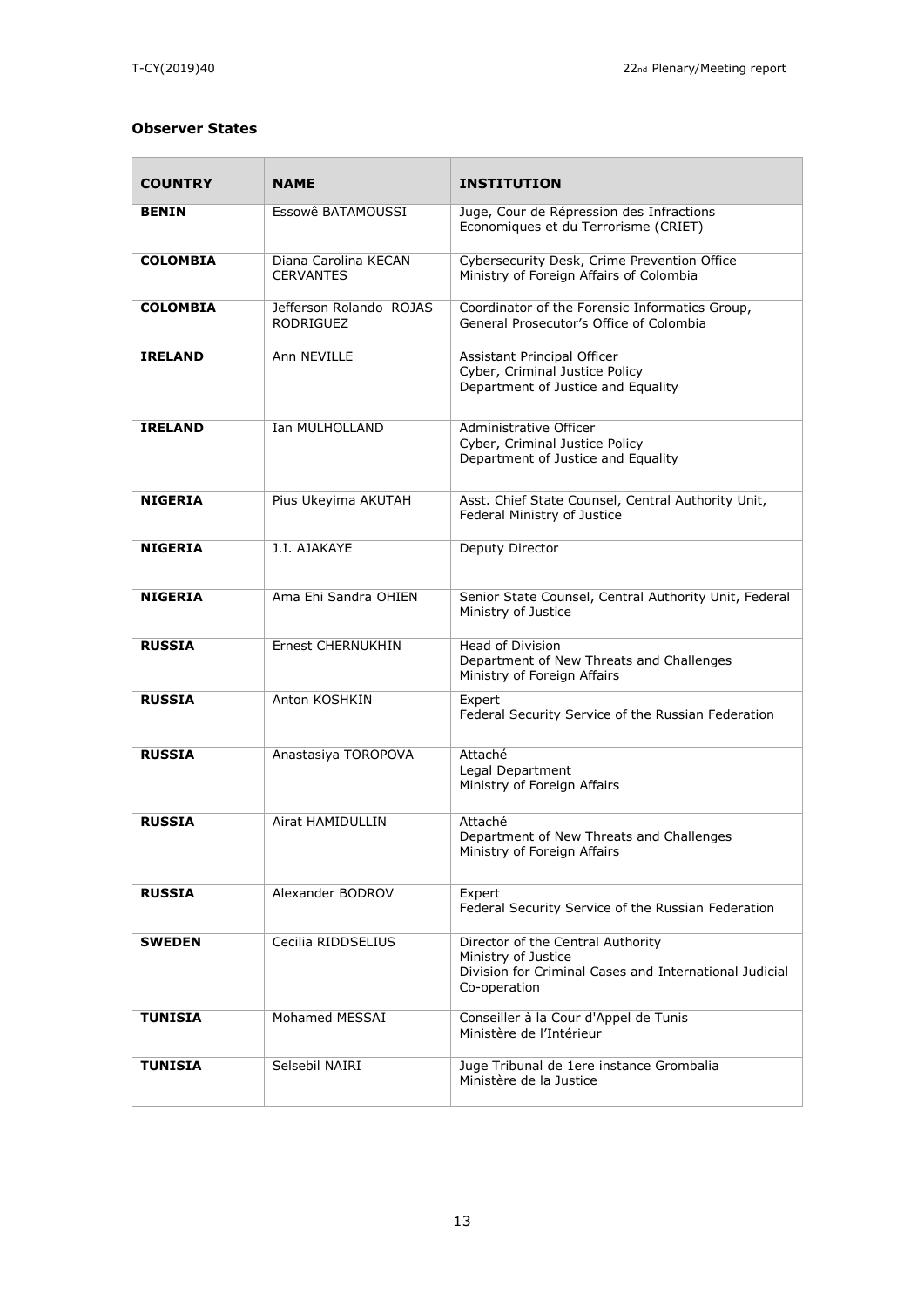### **Ad-hoc observers**

| <b>COUNTRY</b>                     | <b>NAME</b>          | <b>INSTITUTION</b>                                                                                                                                                                                           |
|------------------------------------|----------------------|--------------------------------------------------------------------------------------------------------------------------------------------------------------------------------------------------------------|
| <b>REPUBLIC OF</b><br><b>KOREA</b> | Seungjin CHOI        | Cybercrime Investigator,<br>International cooperation<br>Cybercrime Investigation Division, Forensic Science<br>Investigation Department, Supreme Prosecutors'<br>Office in South Korea                      |
| <b>REPUBLIC OF</b><br><b>KOREA</b> | Yoonhoo KIM          | Director / Cybercrime investigation and prosecution<br>Cybercrime Investigation Division, Forensic Science<br>Investigation Department, Supreme Prosecutors'<br>Office in South Korea                        |
| <b>REPUBLIC OF</b><br><b>KOREA</b> | Yonghwa HONG         | Prosecutor of Gwangju, District Prosecutors' Office,<br>Supreme Prosecutor's Office                                                                                                                          |
| <b>REPUBLIC OF</b><br><b>KOREA</b> | Byungkook YOO        | Prosecutor of Changwon District Prosecutors' Office,<br>Supreme Prosecutors' Office                                                                                                                          |
| <b>REPUBLIC OF</b><br><b>KOREA</b> | Doobong Lee          | Director General of Forensic Science Investigation<br>Department, Supreme Prosecutors' Office / Overall<br>management and tasks<br>Forensic Science Investigation Department, Supreme<br>Prosecutors' Office |
| <b>REPUBLIC OF</b><br><b>KOREA</b> | Gu Jun NAM           | Director General of the Cyber Bureau<br>Korean National Police                                                                                                                                               |
| <b>REPUBLIC OF</b><br><b>KOREA</b> | Byeong Il KWAK       | Section Chief of the Cyber International Cooperation<br>Korean National Police                                                                                                                               |
| <b>REPUBLIC OF</b><br><b>KOREA</b> | Sang Eun LEE         | Senior Inspector<br>Korean National Police                                                                                                                                                                   |
| <b>REPUBLIC OF</b><br><b>KOREA</b> | Keong Mo JEONG       | Digital Forensic Examiner<br>Korean National Police                                                                                                                                                          |
| <b>SINGAPORE</b>                   | Kannan GNANASIHAMANI | Senior Director (Technology Crime)<br>Attorney-General's Chambers of Singapore                                                                                                                               |
| <b>SINGAPORE</b>                   | Yi HON               | Deputy Team Leader (Technology Crime)<br>Attorney-General's Chambers of Singapore                                                                                                                            |

## **Observer organisations**

| <b>ORGANISATION</b>                  | <b>NAME</b>           | <b>POSITION</b>                                                                          |
|--------------------------------------|-----------------------|------------------------------------------------------------------------------------------|
| COMMONWEALTH                         | Shakirudeen ALADE     | Programme Assistance - Cyper Capability<br>Programmes                                    |
| <b>EUROPEAN</b><br><b>COMMISSION</b> | Tjabbe BOS            | Policy officer, Cybercrime Unit, Directorate<br>General for Migration and Home Affairs   |
| <b>EUROPEAN</b><br>COMMISSION        | Manuel GARCÍA SÁNCHEZ | Directorate-General for Justice and Consumers<br>International Data Flows and Protection |
| <b>EUROJUST</b>                      | Daniela BURUIANA      | Chair of the Task Force<br>on cybercrime<br>National member for Romania                  |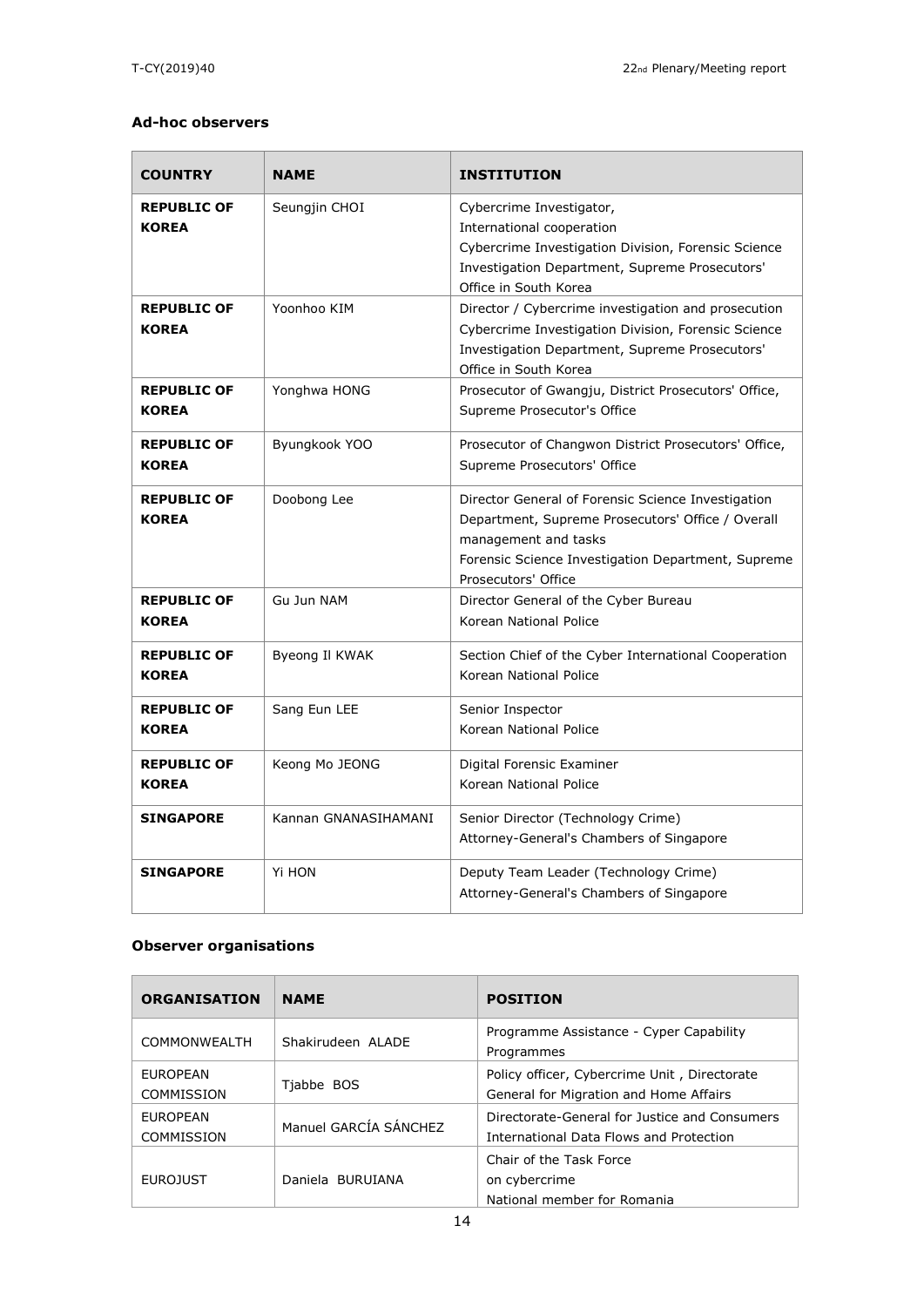| INTERPOL     | Milos MIJOMANVIC | Digital Crime Officer |
|--------------|------------------|-----------------------|
| <b>SELEC</b> | Snejana MALEEVA  | Director General      |

# **Experts**

| ORGANISATION      | <b>NAME</b>                                | <b>POSITION</b>                                                                                                                                                                                         |
|-------------------|--------------------------------------------|---------------------------------------------------------------------------------------------------------------------------------------------------------------------------------------------------------|
| <b>CONSULTANT</b> | <b>Betty SHAVE</b>                         | Consultant                                                                                                                                                                                              |
| <b>EXPERT</b>     | Fernanda TEIXEIRA SOUZA<br><b>DOMINGOS</b> | Federal Prosecutor<br>Coordinator of São Paulo Cybercrime Unit<br>Deputy Coordinator of the National Support<br>Group on Cybercrime<br>Federal Prosecution Service - Brazil                             |
| <b>EXPERT</b>     | Neide CARDOSO DE OLIVEIRA                  | Federal Circuit Prosecutor in Rio de Janeiro<br>Coordinator of the National Support Group<br>about cybercrimes of the Federal Prosecution<br>Service in Brazil<br>Federal Prosecution Service in Brazil |

## **Council of Europe Committees**

| <b>COMMITTEES</b>                                                                  | <b>NAMF</b>                           | POSITION                                                                                                                                                      |
|------------------------------------------------------------------------------------|---------------------------------------|---------------------------------------------------------------------------------------------------------------------------------------------------------------|
| <b>CDMSI</b> (Steering<br><b>Committee on Media</b><br>and Information<br>Society) | Emir POVLAKIC                         | Head of Division for Licensing, Digitalization<br>and Coordination in Broadcasting,<br><b>Communications Regulatory Agency</b>                                |
| <b>T-ES (Lanzarote</b><br>Convention<br>Committee)                                 | Maria José CASTELLO-<br><b>BRANCO</b> | Legal Adviser, Civil Justice Unit, International<br>Affairs Department, Directorate General for<br>Justice Policy, Ministry of Justice, Lisbonne,<br>Portugal |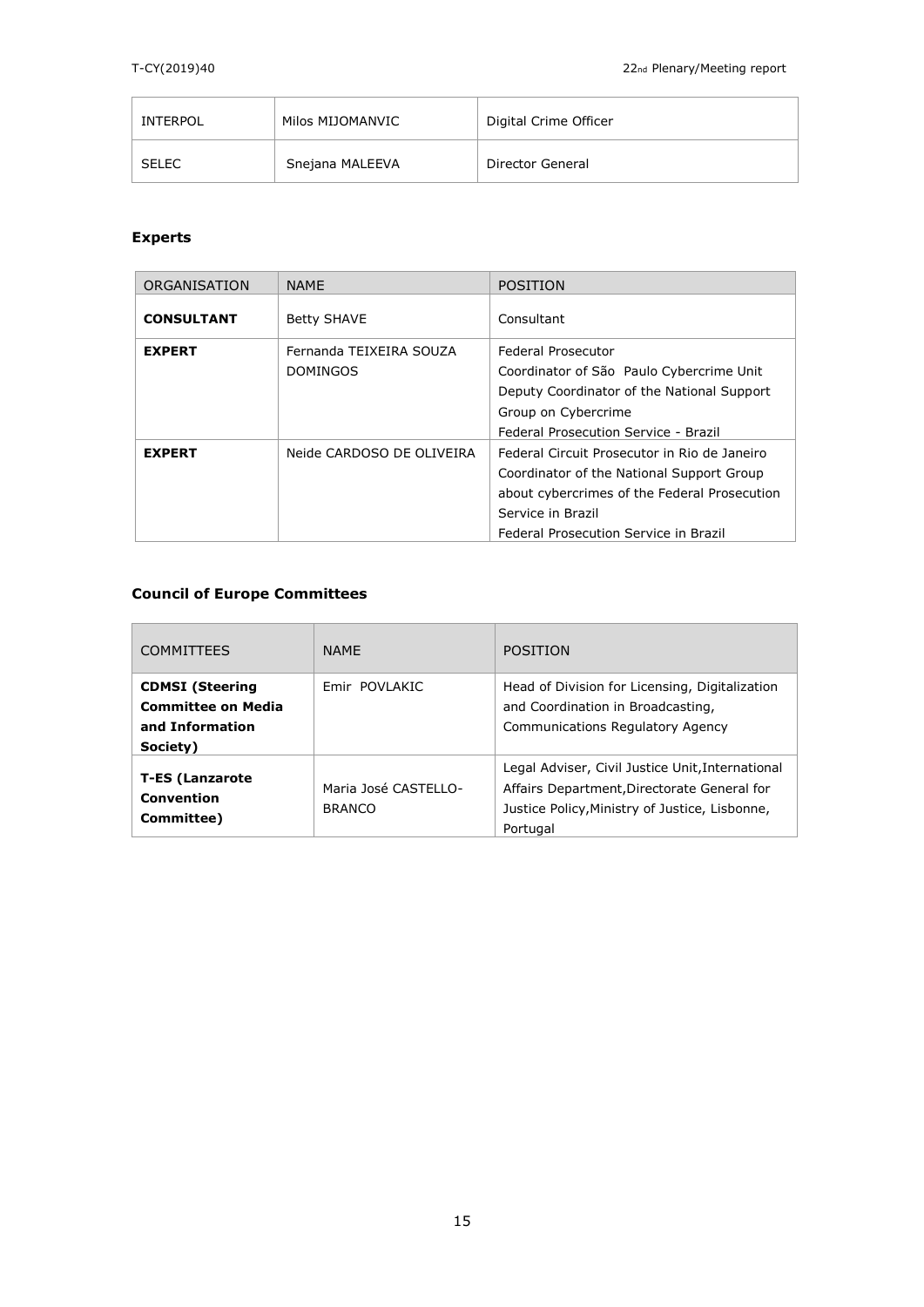## **Council of Europe Secretariat**

| <b>Name</b>          | <b>Details</b>                                                                                                                                                                                                                                                                     |  |
|----------------------|------------------------------------------------------------------------------------------------------------------------------------------------------------------------------------------------------------------------------------------------------------------------------------|--|
| Alexander SEGER      | Executive Secretary of the Cybercrime Convention Committee<br>Head of Cybercrime Division<br>Head of Cybercrime Programme Office (C-PROC)<br>Information Society - Action against Crime Directorate<br>Directorate General Human Rights and Rule of Law<br>alexander.seger@coe.int |  |
| Virgil SPIRIDON      | Head of Operations<br>Cybercrime Programme Office (C-PROC) Bucharest<br>Information Society - Action against Crime Directorate<br>Directorate General Human Rights and Rule of Law<br>Council of Europe<br>virgil.spiridon@coe.int                                                 |  |
| Peter KIMPIAN        | Programme Adviser<br>Data Protection Unit<br>T-PD Secretariat<br>Information Society - Action against Crime Directorate<br>Directorate General Human Rights and Rule of Law<br>Council of Europe<br>Peter.KIMPIAN@coe.int                                                          |  |
| Marie AGHA-WEVELSIEP | Project Manager<br>Cybercrime Programme Office (C-PROC) Bucharest<br>Information Society - Action against Crime Directorate<br>Directorate General Human Rights and Rule of Law<br>marie.agha-wevelsiep@coe.int                                                                    |  |
| Nina LICHTNER        | Programme Officer<br>Cybercrime Division<br>Information Society - Action against Crime Directorate<br>Directorate General of Human Rights and Rule of Law<br>T +33 3 8841 2175<br>nina.lichtner@coe.int                                                                            |  |
| Valérie SCHAEFFER    | <b>Project Assistant</b><br><b>Cybercrime Division</b><br>Information Society and Action against Crime Directorate<br>Directorate General Human Rights and Rule of Law<br>T +33 (0)3 90 21 40 21<br>valerie.schaeffer@coe.int                                                      |  |
| Natalia LAPSHYNA     | Project Assistant<br><b>Cybercrime Division</b><br>Information Society and Action against Crime Directorate<br>Directorate General Human Rights and Rule of Law                                                                                                                    |  |
| Sinziana HANGANU     | Senior Project Officer<br>Cybercrime Programme Office (C-PROC) Bucharest<br>Council of Europe                                                                                                                                                                                      |  |
| Cecilia POPA         | Project Assistant<br>Cybercrime Programme Office (C-PROC) Bucharest<br>Council of Europe                                                                                                                                                                                           |  |